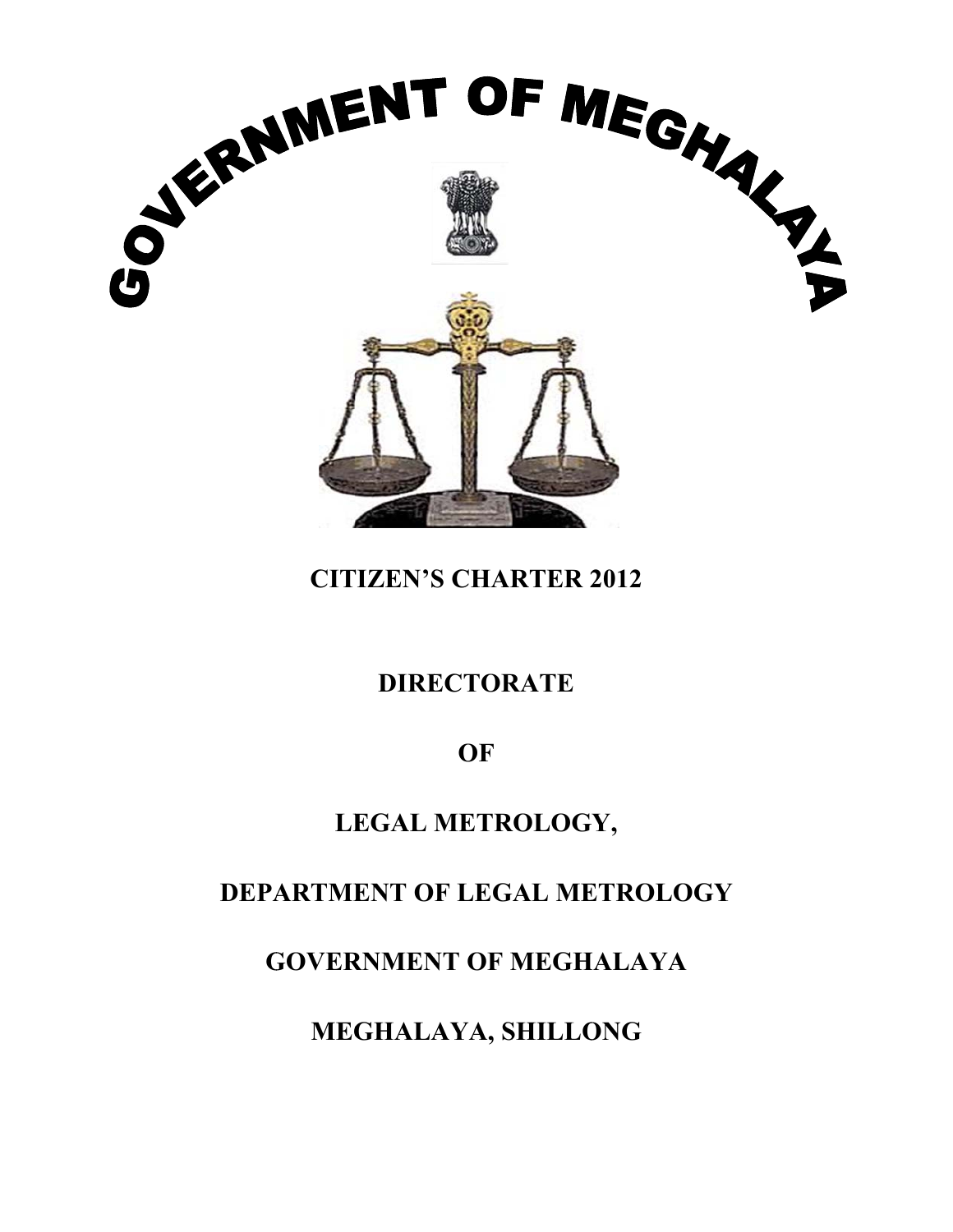### **CITIZEN'S CHARTER 2012**

### **PUBLISHED BY**

#### **BY**

#### **THE DIRECTORATE**

#### **OF**

## **LEGAL METROLOGY, MEGHALAYA, SHILLONG**

#### **INTRODUCTION**

**The Department of Legal Metrology**:- The Nomenclature of " The Department of Weights and Measures" has been changed as "The Department of Legal Metrology" as notified by the Government. The word 'Legal Metrology' means that part of metrology which treats units of weighment and measurement, methods of weighment& measurement and weighing &measuring instruments, in relation to the mandatory technical and legal requirements which have the object of ensuring public guarantee from the point of view of security and accuracy of the weighments and measurements.

### **1. ORGANISATIONAL SET UP OF THE DEPARTMENT OF LEGAL METROLOGY**

- (i) Minister In-Charge of the Department at the State Level: Minister of Legal Metrology, Government of Meghalaya, Main Secretariat Building, Meghalaya, Shillong.
- (ii) Administrative Control at the State Level: Commissioner & Secretary to the Government of Meghalaya, Legal Metrology Department, Additional Secretariat Building, Meghalaya, Shillong.
- (iii) Head of Department:
	- (a) The Controller of Legal Metrology, (from Civil Service), is the Head of the Office who has the overall control over the whole State of Meghalaya and overall control over the functions of the Joint Controller, Deputy Controller, Assistant Controller, Inspector of Legal Metrology etc. who carry out the duties as per the statutes.
	- (b) The Controller of Legal Metrology is assisted by the Joint Controller and the Deputy Controller at the Directorate Level.
	- (c) The Official address of the Controller of Legal Metrology with Telephone No. is as given below:

*" The Controller of Legal Metrology, Temple Road, Lower Lachumiere, Behind All Saint's School Meghalaya, Shillong Pin Code: 793001 Telephone No. 0364-2222576*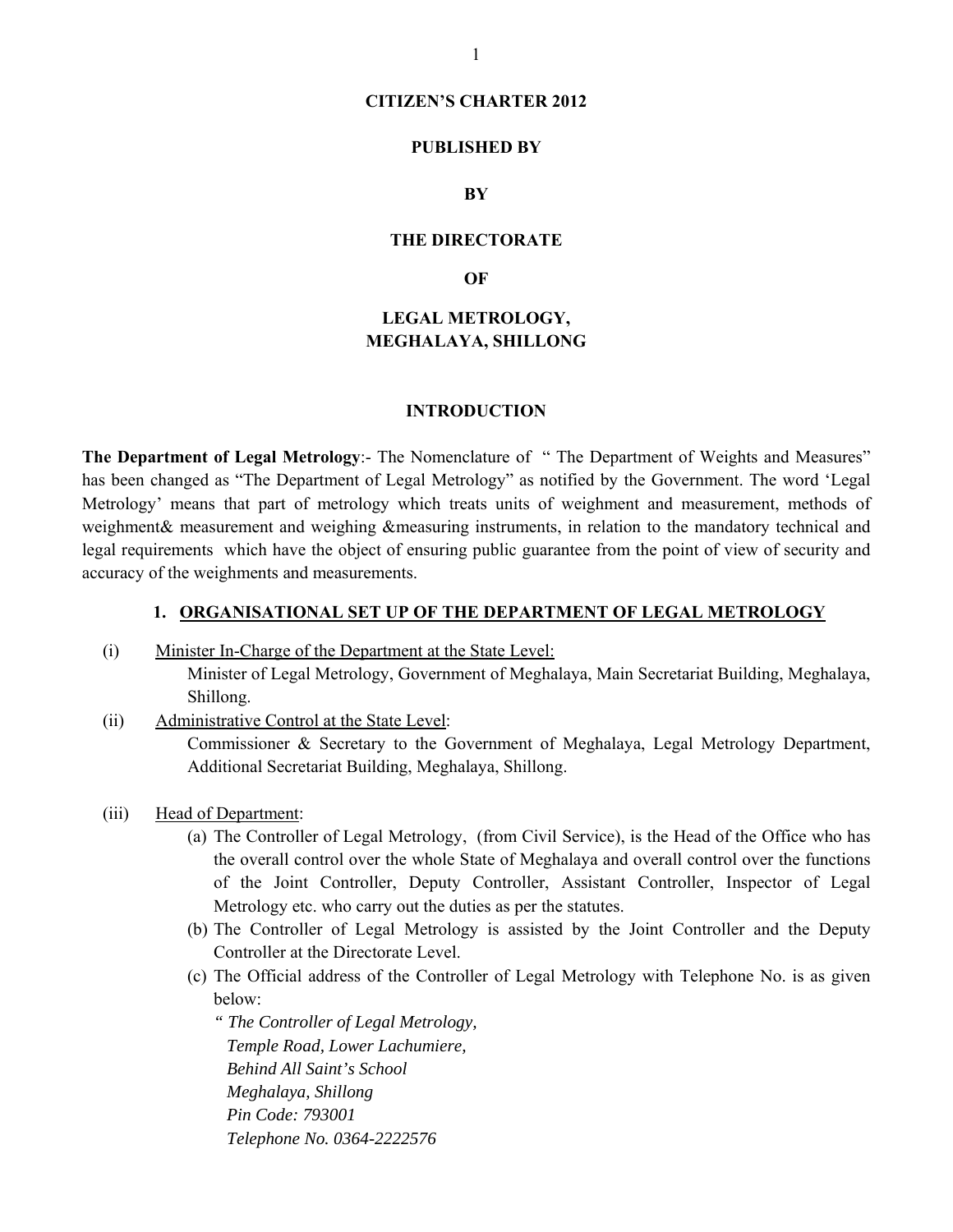(iv) There are two Zonal Offices headed by the Assistant Controller of Legal Metrology with their respective Offices allotted to them as notified by the Governmentviz:-

- 1. Office of the Assistant Controller of Legal Metrology, (Eastern Zone), Shillong, Temple Road, Lower Lachumiere, Shillong, Meghalaya Pin Code: 793001 Telephone No.0364-2221464.
- 2. Office of the Assistant Controller of Legal Metrology, (Western Zone), Dakopgre, Tura, West Garo Hills District, Meghalaya. Pin Code: 794101 Telephone No.03651-233022

#### Address Jurisdiction under Control

Having the Jurisdiction over the East Khasi Hills, West Khasi Hills, West Jaintia Hills, Ri-Bhoi District, South West Khasi Hills District, East Jaintia Hills District and their Sub-Divisions.

 Having the Jurisdiction over East Garo Hills, West Garo Hills, South Garo Hills Districts, North Garo Hills Districts, South West Garo Hills Districts and their Sub-Divisions

- (v) There are 12(Twelve) Offices of Inspector of Legal Metrology spread over in the Districts and Sub-Divisions as notified by the Government which carry out their duties as per statutes in force in their allotted jurisdiction under the supervision of the respective Assistant Controller of Legal Metrology.
- (vi) The Headquarters of the Inspectors of Legal Metrology are as follows:

| Address                                                                                                                                                                                   | Jurisdiction under Control                                |
|-------------------------------------------------------------------------------------------------------------------------------------------------------------------------------------------|-----------------------------------------------------------|
| 1. Office of the Inspector of Legal Metrology,<br>Shillong Temple Road, Lower Lachumiere,<br>East Khasi Hills<br>Shillong,<br>District,<br>Meghalaya<br>Pin Code: 793001 Phone No.2504084 | Having jurisdiction over East Khasi Hills District.       |
| 2. Office of the Inspector of Legal Metrology,<br>Sohra, Sohra Civil Sub-Division, Meghalaya<br>Pin Code: 793111                                                                          | Having jurisdiction over Sohra Civil<br>Sub-<br>Division. |
| 3. Office of the Inspector of Legal Metrology,<br>Nongpoh, Ri-Bhoi District, Meghalaya<br>Pin Code: 793 Phone No.03638-291030                                                             | Having jurisdiction over Ri-Bhoi District.                |
| 4. Office of the Inspector of Legal Metrology,<br>Nongstoin, West Khasi Hills<br>District,<br>Meghalaya<br>PinCode: 793119                                                                | Having jurisdiction over West Khasi Hills<br>District.    |
| 5. Office of the Inspector of Legal Metrology,<br>Jowai, Jaintia Hills District, Meghalaya<br>Pin Code: 793150                                                                            | Having jurisdiction over Jaintia Hills District.          |
| 6. Office of the Inspector of Legal Metrology,<br>Dakopgre, Tura, West Garo Hills District,<br>Meghalaya.<br>Pin Code: 794101 Phone No. 03651-232180                                      | Having jurisdiction over West Garo Hills District.        |
| Office of the Inspector of Legal Metrology,<br>7.<br>Williamnagar, East Garo Hills District,<br>Meghalaya<br>Pin Code: 794101                                                             | Having jurisdiction over East Garo Hills District.        |
| 8. Office of the Inspector of Legal Metrology,<br>Baghmara,<br>South Garo<br>Hills<br>District,<br>Meghalaya                                                                              | Having jurisdiction over South Garo Hills<br>District.    |

#### Pin Code: 794002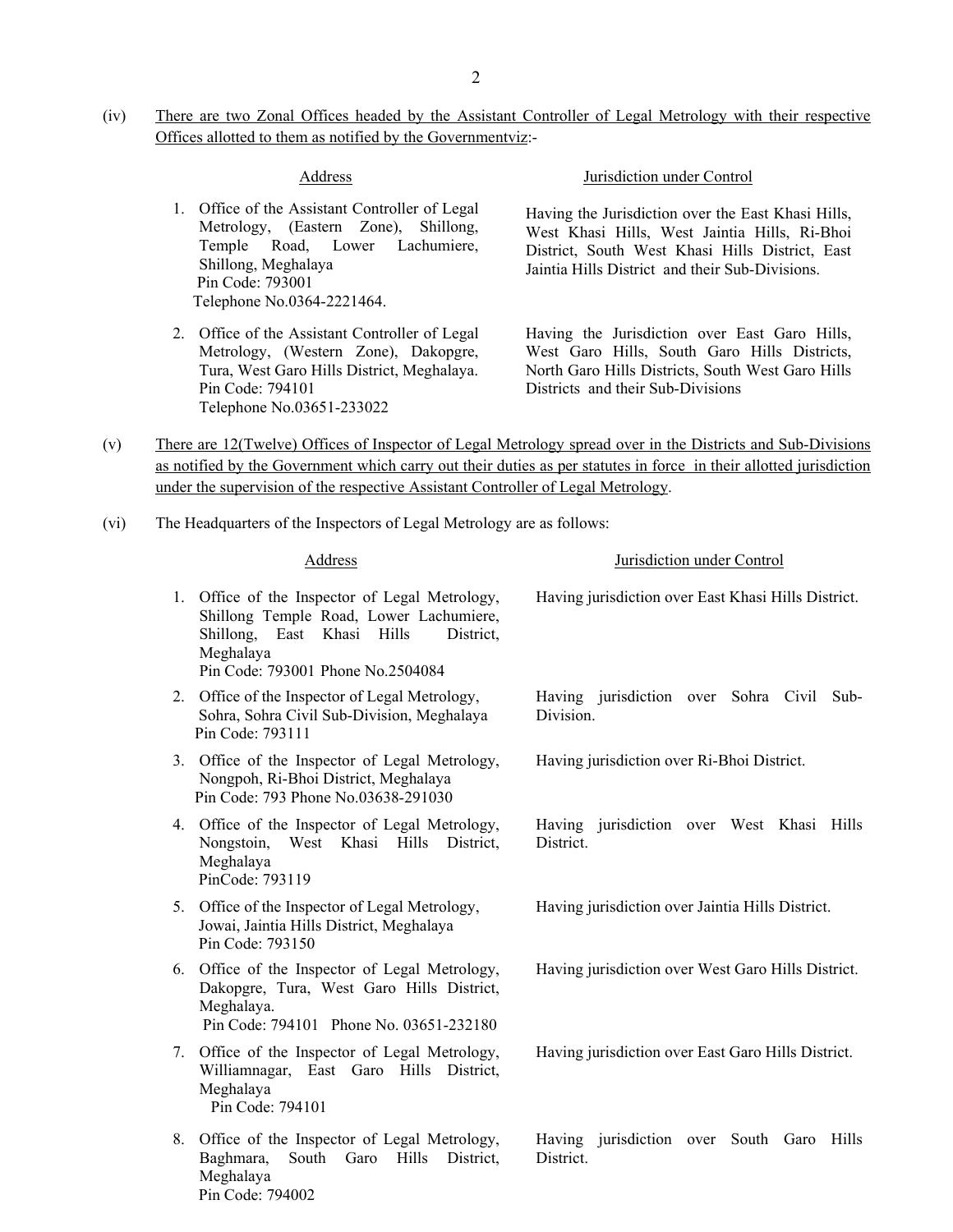- Mawkyrwat, South West Khasi Hills District. District
- Khliehriat, East Jaintia Hills District.
- Resubelpara, North Garo Hills District
- South West Garo Hill District District.
- 9. Office of the Inspector of Legal Metrology, Having jurisdiction over South West Khasi Hills
- 10. Office of the Inspector of Legal Metrology, Having jurisdiction over East Jaintia Hills District
- 11. Office of the Inspector of Legal Metrology, Having jurisdiction over North Garo Hills District.

12. Office of the Inspector of Legal Metrology Having jurisdiction over South West Garo Hills

### **2. AIMS AND OBJECTIVES OF THE DEPARTMENT**:

- i. Maintenance of accuracy in all weights, measures, weighing & measuring instruments used in the Government and Semi Government organisation, factories, industries, shops, trading premises etc., used or intending to be use in transaction or for protection.
- ii. Regulation of the commodities sold in packaged form.
- iii. Protection of Consumers' interest.
- iv. To ensure correct quantity for the price paid.
- v. To ensure correct weighment of farm produce in transaction.

 In order to achieve the above goals, the Department is enforcing and implementing the following Act and Rules:

- (i) The Legal Metrology Act, 2009 (No. 1 of 2010).
- (ii) The Legal Metrology (Packaged Commodities) Rules, 2011.
- (iii) The Meghalaya Legal Metrology (Enforcement) Rules, 2011.
- (iv) The Legal Metrology (General) Rules, 2011.
- (v) The Legal Metrology (Approval of Models) Rules, 2011.
- (vi) The Legal Metrology (Numeration) Rules, 2011.
- (vii) The Legal Metrology (National Standards) Rules, 2011.

#### **3. ACTIVITIES OF THE DEPARTMENT**:

- (i) Maintenance of the Secondary Standard Laboratories.
- (ii) Maintenance of the Working Standard Laboratories.
- (iii) Conducting of initial verification and stamping of weights and measures, weighing and measuring instruments to ensure accuracy and conformity to the specification as laid down in the Act and Rules.
- (iv) Periodical re-verification & stamping of weights, measures, weighing and measuring instruments used by any person or firm etc., in any transaction or for protection.
- (v) Ensure accuracy in weights, measures, weighing and measuring instruments used in transaction or for protection.
- (vi) Regulation of the Commodities sold in Packaged form to see that such commodity is packed at the correct quantity and sold at the price not beyond the Retail Sale Price (MRP inclusive of all taxes) printed on the package.
- (vii) To conduct awareness campaign in order to create awareness amongst the public in general and the consumers in particular so that they will not be cheated by the unscrupulous traders.
- (viii) Imparting various trainings to the Enforcement Officers of the Department at the Indian Institute of Legal Metrology (IILM), Kanke Ranchi, Jharkhandand other recognised Institutes established by the Government of India.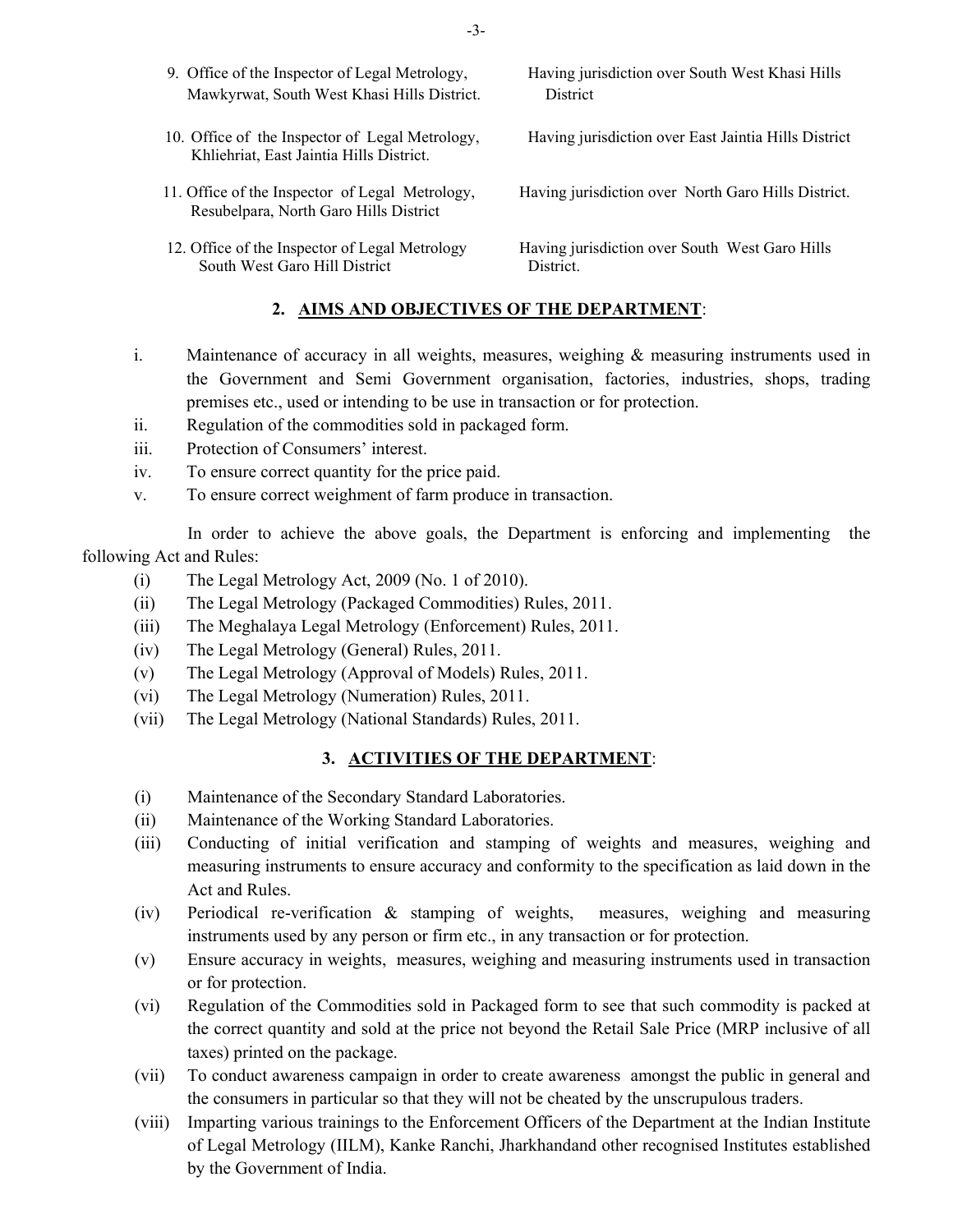- (ix) Making wide publicity on the salient features on the provisions of the Legal Metrology Act and Rules.
- (x) Conducting of Inspections/Surprise Inspections/Joint raids on the trading premises according to the provisions of the Legal Metrology Act and Rules and to take legal action on the defaulters.
- (xi) Examination and determination of net quantity and error in packages at the premises of the manufacturer/packer of packaged commodities.
- (xii) To register the manufacturer/packer/importer under the provision of the Legal Metrology (Packaged Commodities) Rules, 2011 who pre-packs or imports any commodity in packaged formfor sale, distribution or delivery.
- (xiii) The Department is also issuing Licences to any person who wants to be a Manufacturer, Dealeror Repairerof weights, measures, weighing and measuring instruments on payment of prescribed fees.
- (xiv) The Department renewsperiodically the Licence issued to Manufacturer, Dealer and Repairerof weights, measures, weighing and measuring instruments on payment of prescribed fees. *N.B: Non tribal applicants who want to manufacture, deal and repair any weight, measure, weighing and measuring instrument in the State of Meghalaya should obtain a trading licence from the Autonomous District Councils.*
- (xv) Conducting Workshops, Seminars and the like Programmes to educate the Departmental Officers, Traders and especially the Consumers to enable them to know their rights and duties.
- (xvi) The disposal of prosecution cases by way of compounding of the offence for violation of the Act and Rules by the defaulters.
- (xvii) Filing of the non-compoundable prosecution cases in the Court of Law for disposal thereof.

### **4. OFFENCES**

These are various violations under the Legal Metrology Act, 2009 andthe Rules made thereunder which affect the consumer's interest:

- (i) Use of weights, measures, weighing and measuring instruments other than the standards as prescribed under the Act and Rules.
- (ii) Use of quotations etc., otherwise than in terms of standard units of weights or measures.
- (iii) Manufacture, Repair or sale of weights, measures, weighing and measuring instruments without valid licence.
- (iv) Manufacture and sales of weights, measures, weighing and measuring instruments other than standards as prescribed under the Act and Rules.
- (v) Sale of un-stamped weights, measures, weighing and measuring instruments.
- (vi) Use of un-verified weights, measures, weighing and measuring instruments.
- (vii) Non-display of 'Verification Certificate' issued by the Department in a conspicuous place of the trading premises.
- (viii) Selling any article or thing by weight, measure or number delivers or causes to be delivered to the purchaser any quantity or number of that article or thing less than the quantity or number contracted for and paid for.
- (ix) Buying any article or thing by weight, measure or number fraudulently receives or causes to be received any quantity or number of any article or thing in excess of the quantity or number contracted for or paid for.
- (x) Obtaining any service by weight, measure or number in excess of the service contracted for and paid for.
- (xi) Rendering any service by weight, measure or number less than the service contracted for and paid for.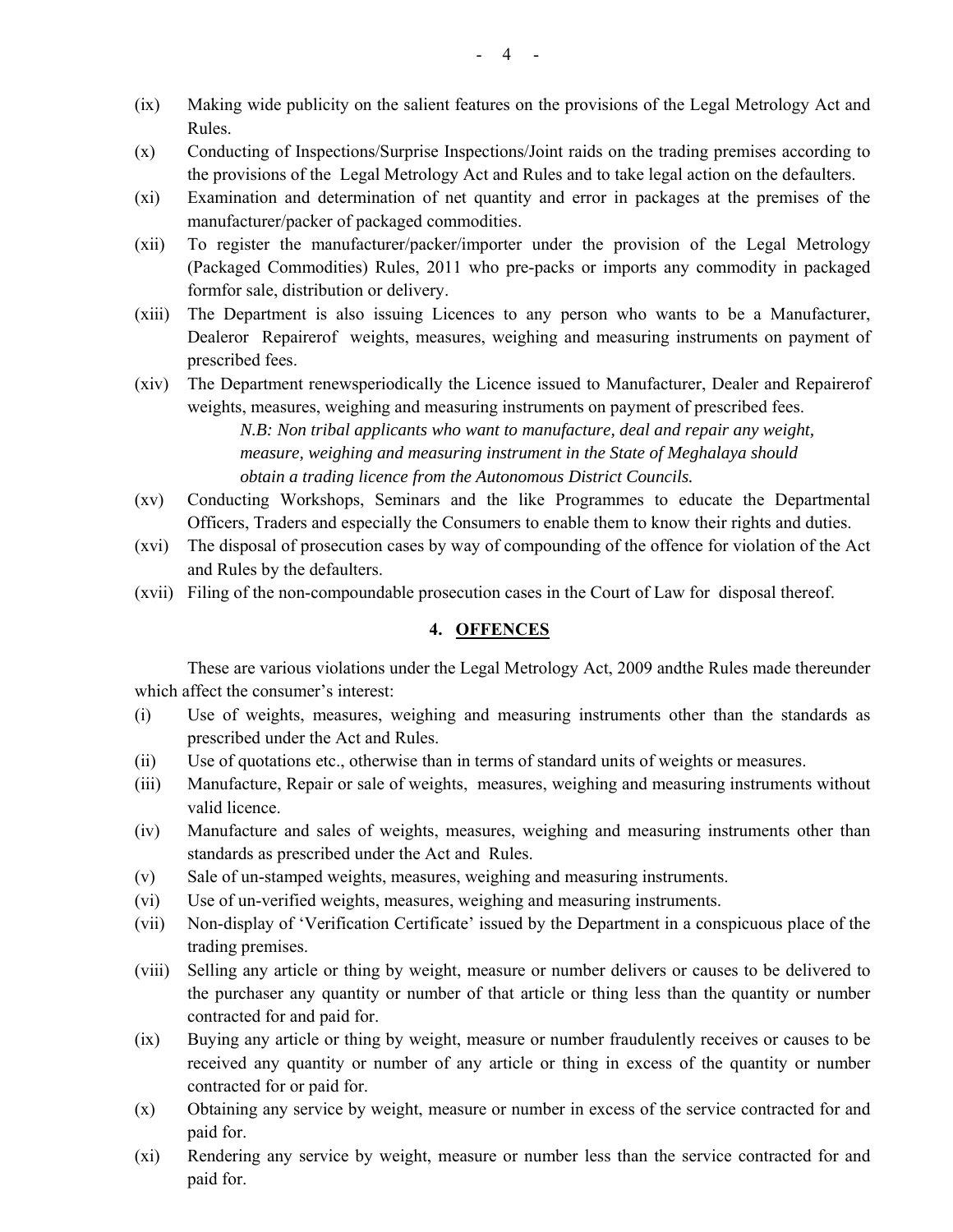- (xii) Sale or delivery of commodities by non-standard weights or measures.
- (xiii) Purchase of commodities by non-standard weight or measure.
- (xiv) Keeping non-standard weights, measures, weighing and measuring instruments for use in transaction and for protection.
- (xv) Counterfeiting, tempering, removal of seals and increasing, diminishing or altering any weight, measure, weighing and measuring instruments with a view to deceive the consumer.
- (xvi) Entering into a contract or other agreement in terms of any standard other than the standard units of weights and measures.
- (xvii) Alteration and tampering with any licence issued under the Act and Rules.
- (xviii) Selling and using of rejected weights, measures, weighing and measuring instruments.
- (xix) Impersonation, in any way, the Controller, Joint Controller, Deputy Controller, Assistant Controller, Inspector of Legal Metrology or any other Officer of the Department.
- (xx) Giving false information to the Department which may be required or asked for.
- (xxi) Submission false report, returns or maintain a false record or register.
- (xxii) Pre-packing of any packaged commodity without registration in accordance with the Legal Metrology (Packaged Commodity) Rules, 2011.
- (xxiii) Sale and offering for sale the commodity in packaged form at the price exceeding the retail sale price (MRP) printed on the package or on the label affixed thereto.
- (xxiv) Obliteration, smudge or alter the retail sale price (MRP) indicated on the package or on the label affixed thereto.
- (xxv) Sale, delivery or display for sale of any commodity in packaged form without mandatory declarationas required under the Legal Metrology (Packaged Commodity) Rules, 2011.

### **5. TIPS FOR CONSUMERS**

- (i) When buying any commodity, the consumer should see that the balance is in order. Don't be in hurry, otherwise you will be cheated.
- (ii) All weights, measures, weighing & measuring instruments used by the Traders in transaction and for protection are required to be verified periodically and stamped by the Inspector of Legal Metrology as prescribed under the Legal Metrology Act & Rules.
- (iii) The Traders should use a Beam Scale suspended from a hook or a stand inorder to avoid hand manipulation.
- (iv) The Consumer should better buy their requirements in round metric units like 10 grams, 100 grams, 500 grams etc., inorder to make the calculation easier.
- (v) All liquid commodities should be purchased in terms of litre.
- (vi) All solid commodities should be purchased in terms of kilogram.
- (vii) All commodities whose transaction is in terms of length should be purchased by metre.
- (viii) The Consumers should not buy any commodity in terms of old units like Seer, Tola, Foot, Acre or Gallon. This is illegal and there is every chance of being cheated.
- (ix) Petrol Pumps are periodically checked by this Department to ensure accuracy in the delivery. In case of suspect short delivery, the consumer has the right to ask for a 5 (five) litre standard capacity measure from the owner for counter-checking the delivery. Any irregularity detected, the matter may be reported to the local Inspector of Legal Metrology for further necessary action.
- (x) Measuring of land should be in terms of metric unit like square metre or hectare. Inches, feet, yard and acres are old system and are no longer recognised under the law.
- (xi) While buying any commodity in packaged form, the consumer should ensure that the net weight or measure is clearly and eligibly indicated on the package.